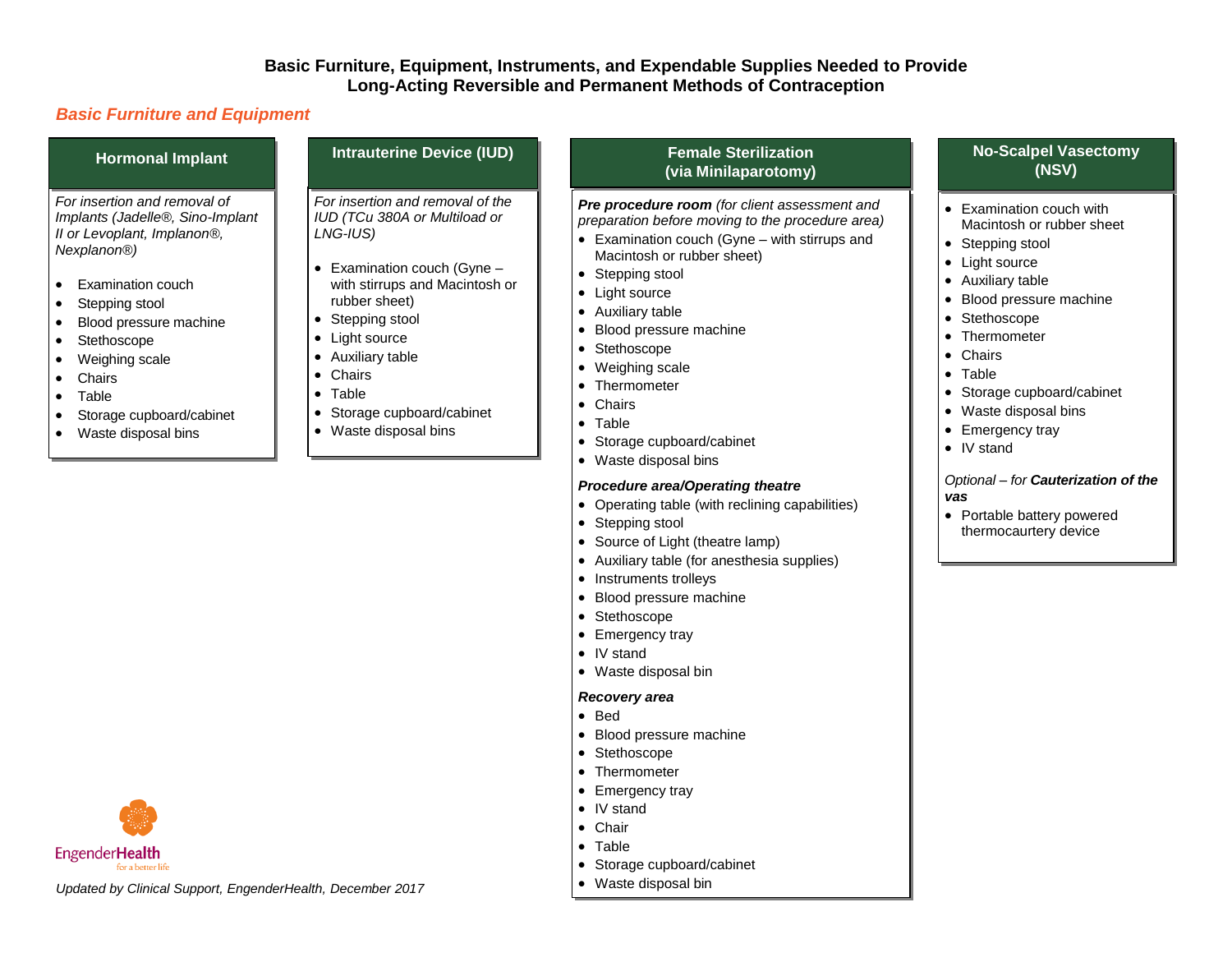#### **Basic Furniture, Equipment, Instruments, and Expendable Supplies Needed to Provide Long-Acting Reversible and Permanent Methods of Contraception**

#### *Instruments*

*Insertion (Jadelle®, Sino-Implant II or Levoplant, Implanon®, Nexplanon®)*

(1) Cup/bowl/gallipot

#### **Optional**

(1) Forceps, sponge-holding, straight, 5.5 inches (14 cm) for cleaning

#### *Removal*

*(Jadelle®, Sino-Implant II or Levoplant, Implanon®, Nexplanon®)*

- (1) Cup/bowl/gallipot
- (1) Scalpel with corresponding handle or a disposable scalpel with handle
- (1) Forceps, mosquito, straight, 5 inches (12.7 cm)
- (1) Forceps, mosquito, curved, 5 inches (12.7 cm)

#### *Additional Instrument for difficult implants removals*

This is deeply inserted implants and non-palpable implants using modified U technique

(1) Kidney dish

- (1) Standard artery forceps 5.5.inches (14 cm)
- (1) Modified vasectomy straight blunt 12.5 cm forceps (also known as "U clamp", NSV ringed clamp or "Norgrasp" with a diameter of 2.2 mm.)



### **Hormonal Implant Intrauterine Device (IUD) Female Sterilization**

## *Interval Insertion*

- (1) Cup/bowl/gallipot
- (1) Forceps, Schroeder-Braun uterine tenaculum, 9.75 inches (24.8 cm)
- (1) Forceps, sponge, Foerster, straight, 9.5 inches (24.1 cm)
- (1) Sound, uterine, Sims, 13 inches (33 cm)
- (1) Scissors, Suture, Mayo-Clinic OR Littauer, curved, 6.75 inches (17.1 cm)
- (1) Speculum, vaginal, Graves, medium (1.38 inches [3.5 cm] x 4 inches [10.2 cm])

#### *Postpartum Insertion*

- (1) Forceps Ringed 9.5 inches (24.1 cms)
- (1) Forceps Kelly placental 12 inches (30 cms)
- (1) Speculum Sims or any vaginal retractor

TransCesarian Insertion

(1) Forceps Ringed 9.5 inches (24.1cm)

#### *Removal*

- (1) Forceps, sponge, Foerster,
- 
- (1) Forceps, Bozeman uterine dressing, straight, 10.5 inches
- 
- 
- 

## **(via Minilaparotomy)**

#### *Abdominal Instruments*

- (1) Cup/bowl/gallipot
- (1) Forceps, sponge, Foerster, straight, 9.5 inches (24.1 cm)
- (1) Forceps, dressing, standard pattern, 5 inches (12.7 cm)
- (1) Forceps, tissue, delicate pattern, 5.5 inches (14 cm)
- (2) Forceps, artery, Kelly, straight, 5.5 inches (14 cm)
- (2) Forceps, intestinal, Allis, delicate, (5x6 teeth) 6 inches (15.2 cm)
- (2) Forceps, intestinal, baby Babcock, 5.5 inches (14 cm)
- (1) Needle holder, Mayo Hegar, 7 inches (17.8 cm)
- (2) Richardson-Eastman retractor, small **or** (1 set- 2 pieces) Army-Navy retractor, double-ended
- (1) Scissors, tonsil, Metzenbaum, 7 inches (17.8 cm)
- (1) Scissors, Operating, Mayo, Curved, 6.75 inches (17.1 cm)
- (1) Scalpel with corresponding handle or disposable scalpel with handle
- (1) Hook, tubal, Ramathibodi

#### *Vaginal instruments*

- (1) Cup/bowl/gallipot
- (1) Forceps, sponge, Foerster, curved, 9.5 inches (24.1 cm)
- (1) Speculum, vaginal, Graves, medium (1.38 inches [3.5 cm] x 4 inches [10.2 cm]) or (1) Jackson vaginal retractor (deep blade) 1.5 inches (3.8 cm) x 3 inches (7.6 cm)
- (1) Forceps, Schroeder-Braun uterine tenaculum, 9.75 inches (24.8 cm) (1) Elevator, uterine, Ramathibodi

#### **No-Scalpel Vasectomy (NSV)**

#### (1) Cup/bowl/gallipot

- (1) Forceps, sponge-holding, straight, 5.5 inches (14 cm)
- (1) Scissors, Suture, Mayo-Clinic OR Littauer straight, 5.5 inches (14 cm)
- (1) NSV ringed clamp (forceps), 4 mm
	-
- (1) NSV dissecting forceps

*Updated by Clinical Support, EngenderHealth, December 2017*

- (1) Cup/bowl/gallipot
- straight, 9.5 inches (24.1 cm) (1) Speculum, vaginal, Graves,
- medium (1.38 inches [3.5 cm] x 4 inches [10.2 cm])
- (26.7 cm)
- (1) IUD removal forceps, alligator jaw, 8 inches
- (1) IUD string retriever